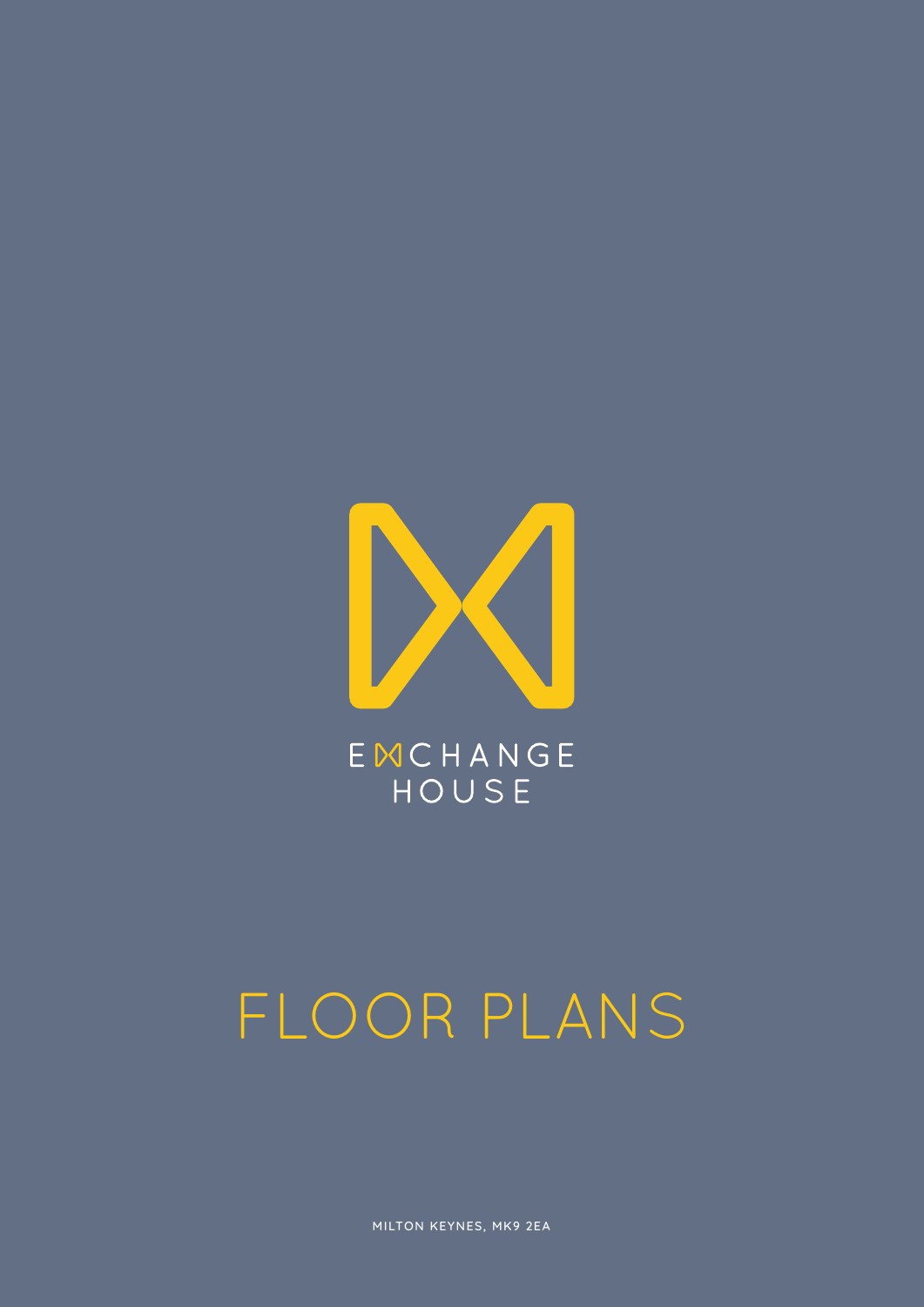### GROUND FLOOR PLAN

Up to 1,782 sq ft available





Bar and Resturant Retail Office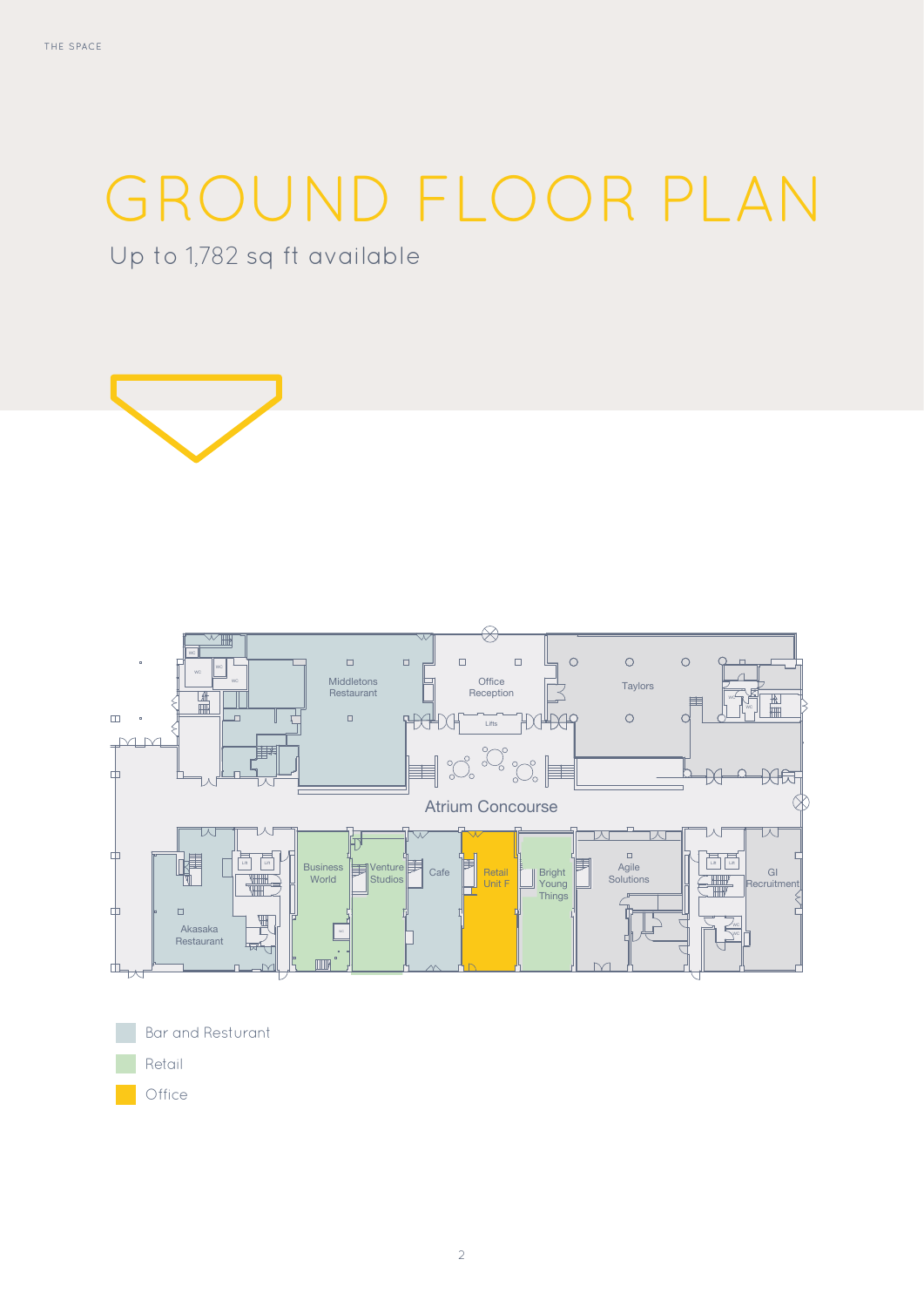## FIRST FLOOR PLAN

Up to 27,692 sq ft available



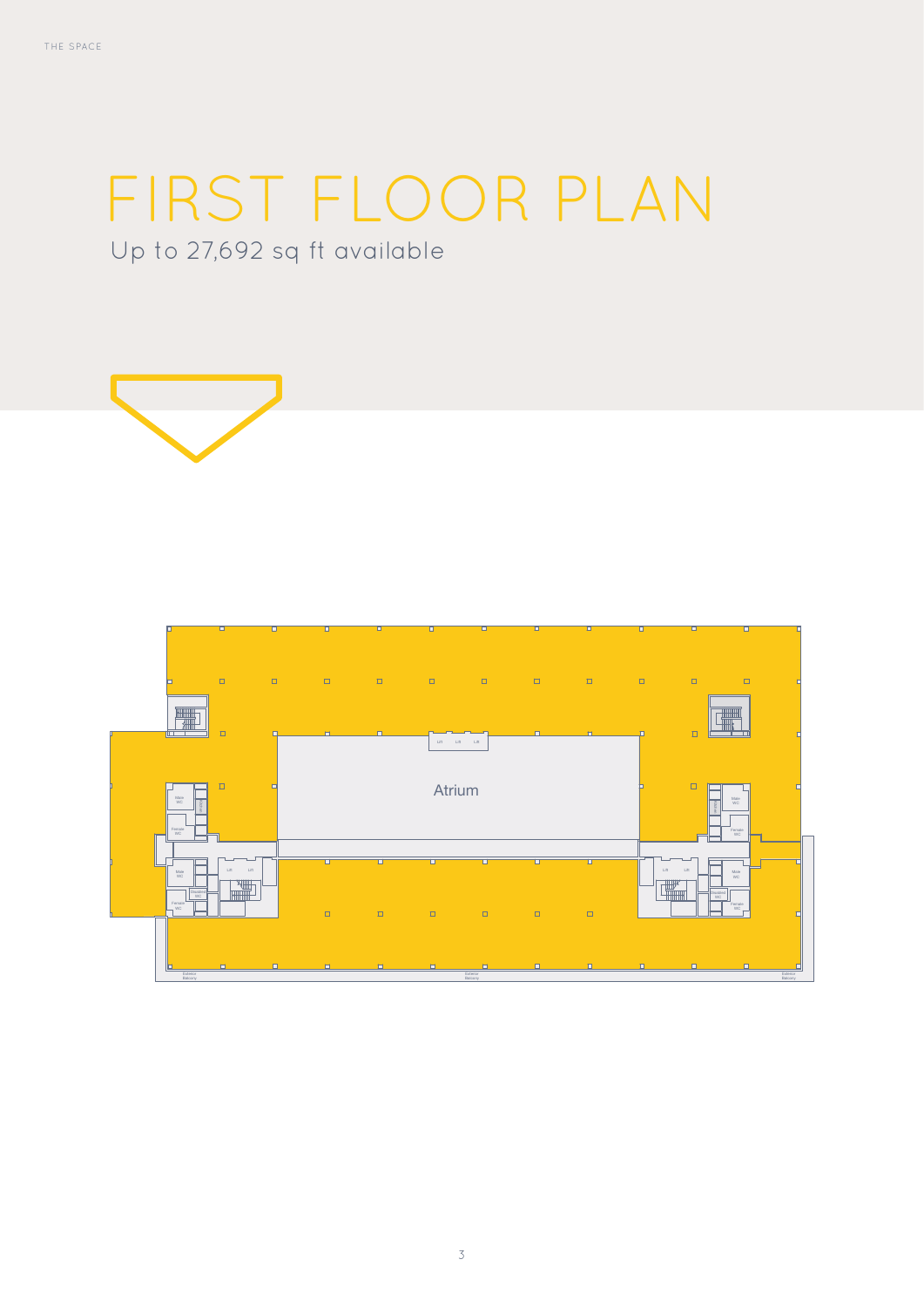# SECOND FLOOR PLAN

Up to 17,774 sq ft available



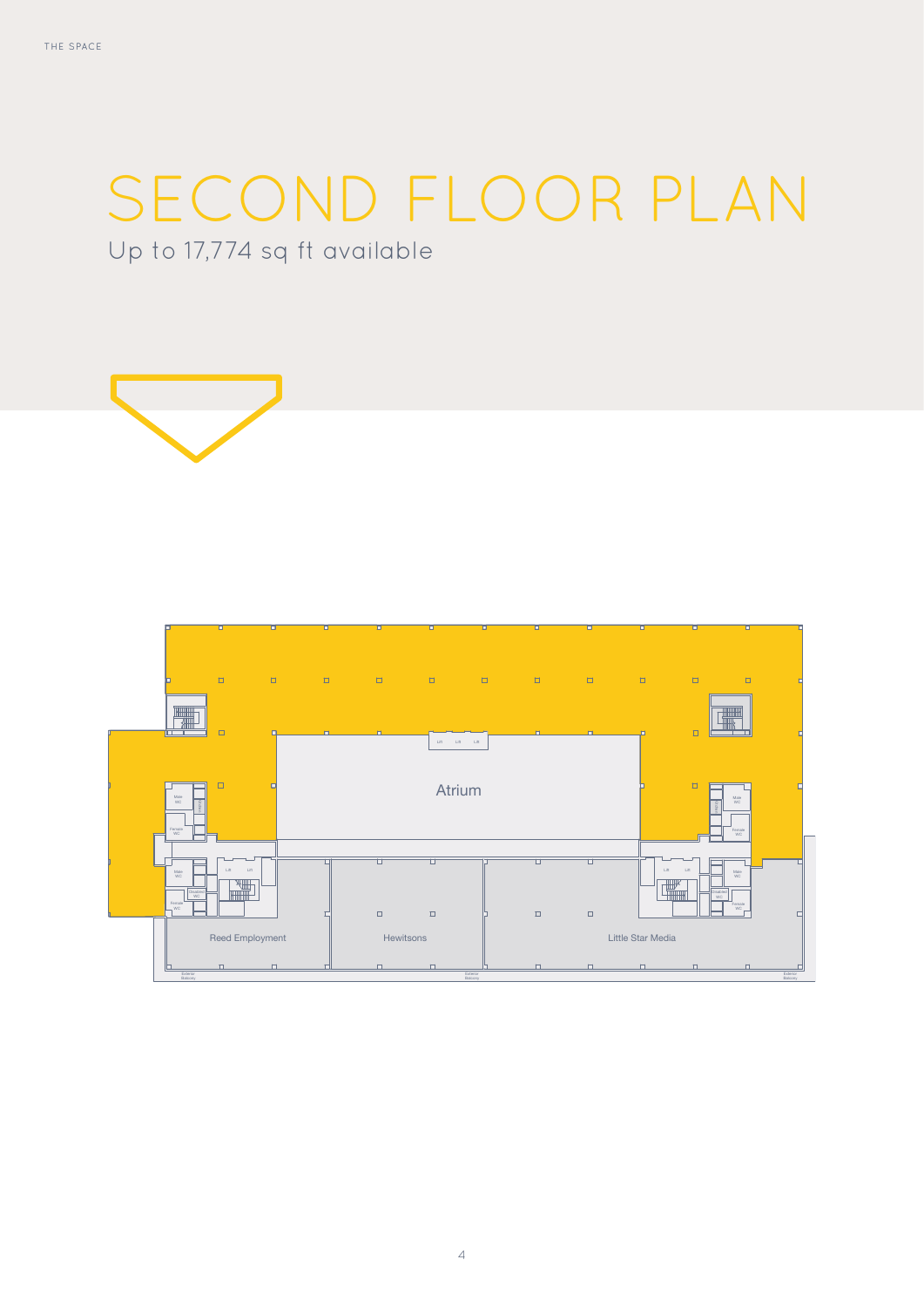### THIRD FLOOR PLAN

Up to 19,484 sq ft

(Suite A - 9,018 sq ft / Suite B - 8,527 sq ft / Suite C - 1,939 sq ft)





Available Space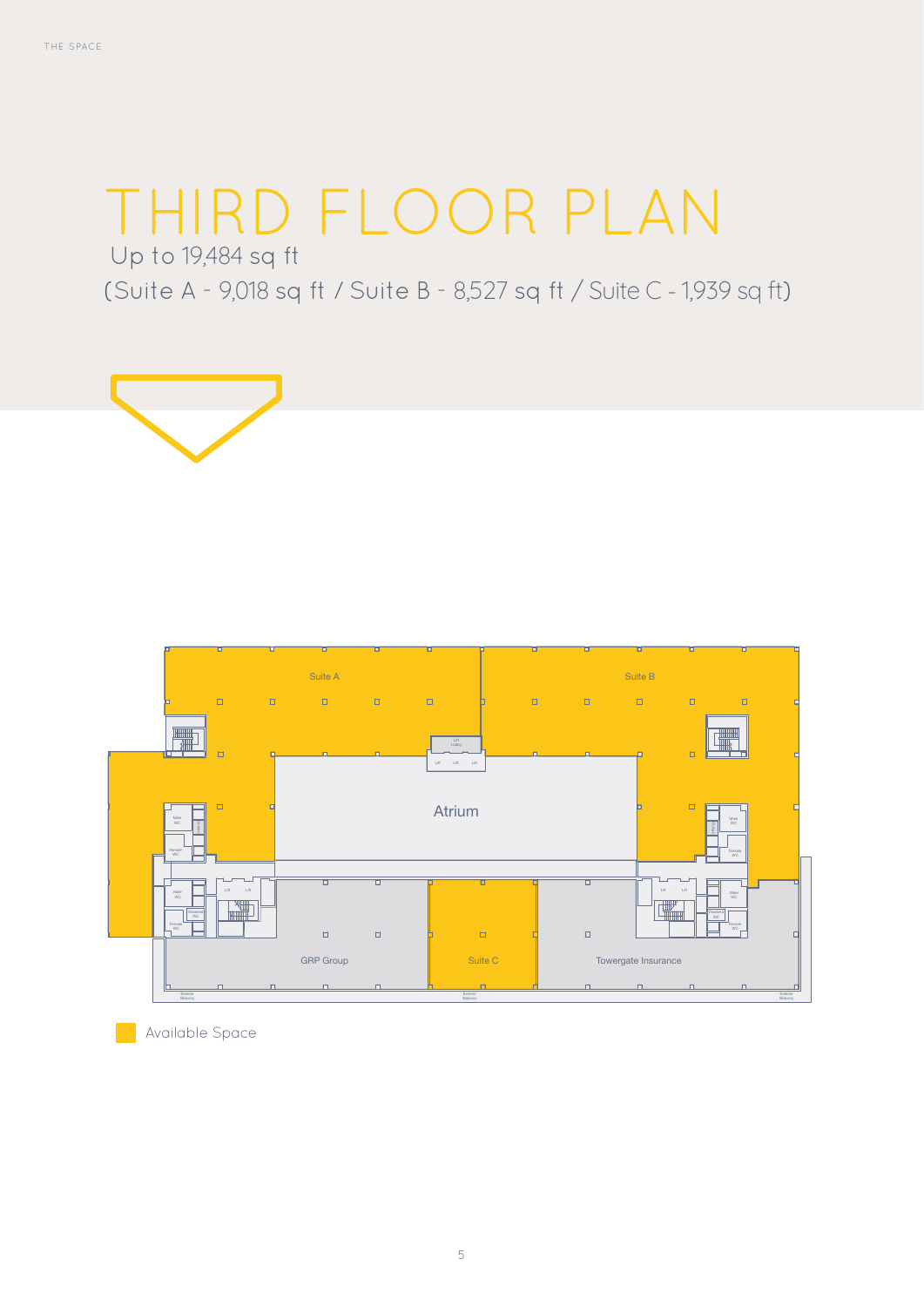### FOURTH FLOOR PLAN

Up to 12,711 sq ft

(Suite C - 2,796 sq ft / Suite D - 9,915 sq ft)





Available Space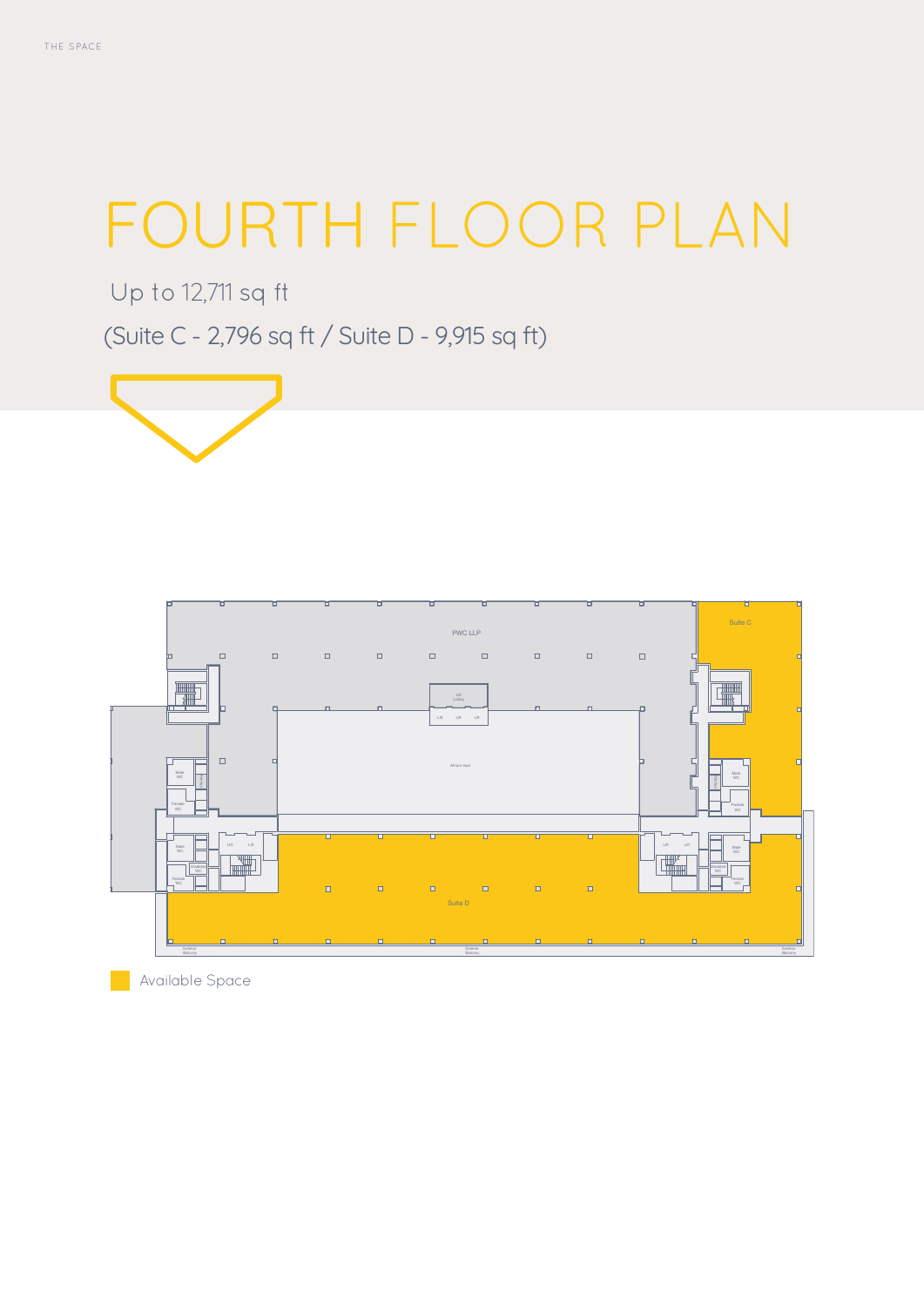### FIFTH FLOOR PLAN

12,795 sq ft available